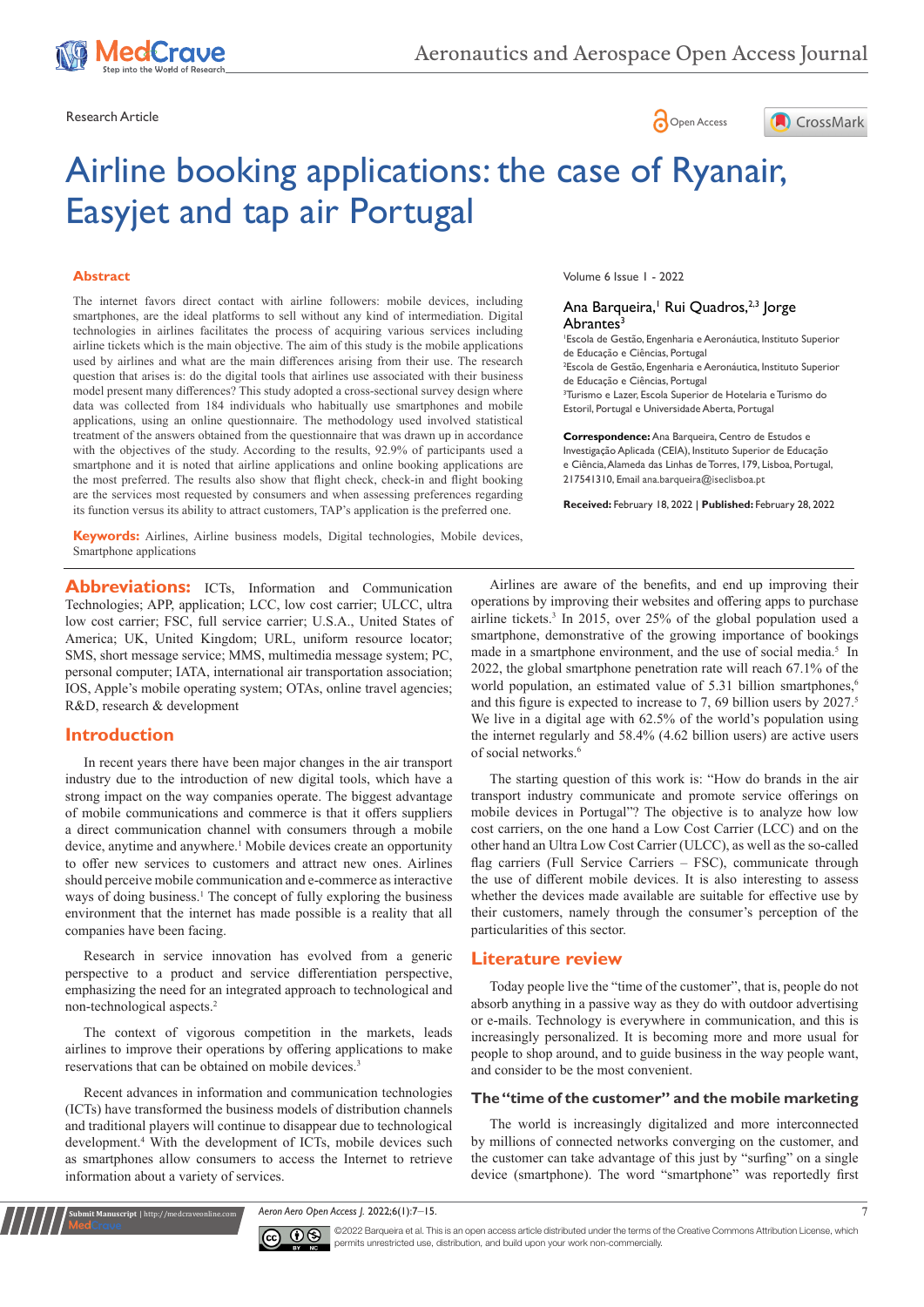# *Airline booking applications: the case of Ryanair, Easyjet and tap air Portugal* **<sup>8</sup>** Copyright:

used in 1997 to describe a mobile phone that had been manufactured by Ericsson. They allow users to install and run computer applications on their devices over a wireless network without resorting to a personal computer.7 The growth of the Internet and personal computers, accessible since the 1990s, has offered unparalleled opportunities for airlines to reduce their distribution costs.

The civil aviation industry was inherently suited to e-commerce, as carriers needed to continuously sell large quantities of a perishable product (airplane seat) to a large number of geographically dispersed buyers.7 The first airline websites appeared in the early 1990s. The pioneers (e-pioneers) included American Airlines (U.S.A.), the Norwegian airline Braathens, and the low cost carriers EasyJet (UK), Ryanair (Ireland), and Southwest Airlines from the United States of America. Initially, these sites operated as simple services for delivering contents, route and schedule information and that was available in printed form, with no function to interact with the site and no ability to book or manage flight reservations.

In a relatively short time, airline websites have evolved into flexible, interactive, and secure reservation systems and communication tools. Most airlines have registered Internet domains (URLs) that matched with their name and in many cases have become an intrinsic part of the brand and service offering. Companies capture their customers through various channels, and mobile has become an integral part of the marketing strategies of large companies. Mobile marketing is a digital, multi-channel marketing strategy aimed at reaching a target audience through their smartphones, tablets, and other mobile devices, via websites, e-mail, SMS (Short Message Service) and MMS (Multimedia Message System), social networks, and apps.

While it may seem that mobile marketing has been around for a long time, it is in fact a mistake, being a marketing activity that has been around for less than a decade, constituting a new channel. Benitez considers that mobile marketing is a tool where projects, advertising and marketing can be developed.<sup>8</sup> Kaplan defines mobile marketing as any marketing activity conducted through a permanent network through which consumers are constantly connected via a personal, mobile device.<sup>9</sup> Today, everything that can be done on a computer desktop is available on a mobile device. The consumer of an airline company, for example, opens his e-mail account, visits his company's website, and reads the content, all through a small screen on a smartphone.

The ability to browse, shop, send a text, explore a map, using only one device has become the norm. The more "intelligent" the consumer is, greater the involvement and connection with companies.

Online booking has been widely used in the management and marketing areas of airlines. Smartphone usage has been low, and in 2016, only a small percentage of people in the US (13%) used their cell phone to book online, or to purchase an airline ticket, due to the challenging nature of the process, when compared to doing so through online travel sites on a Personal Computer (PC).10 A new survey in 2018 from Travelport (based on 16,000 travelers in 25 countries) showed that 61% of U.S. travelers are more dependent on their smartphones and booked and payed for their trips through mobile devices.<sup>11</sup>

Due to the fast rhythm of life, travelers tend to choose high-speed transportation. Globally, the number of passengers carried by air reached 4.543 million in 2019, up 4,1% from 2018.<sup>12</sup> The effects of the COVID-19 pandemic have dictated sharp drops in world passenger traffic (-65.9%, or 1.807 million passengers in 2020), with a slow recovery in the coming years. According to the IATA, the number of passengers in air transport will rise to 3.432 million, an increase of 51% compared to the values forecast for 2021.12 The commercial aviation industry considers digitalization an important strategy to improve its productivity, attract more customers and play a vital role in its survival.<sup>13</sup>

The traditional approach of doing business offline has moved to the internet platform, and success depends on how you manage your e-commerce site to attract customers and promote your business.<sup>14</sup> Hootsuite's Digital-2022-Global-Overview-Report (2020) found that the total global internet users reached 4.66 billion in 2020, which is 59.5% of the global population (evolving, as previously mentioned, to 62.5% in 2022 –[6]).

The figures show the rapid growth of e-commerce in the current business environment, and confirm that effective website maintenance is crucial to the survival of all industries, such as tourism, accommodation, and air transport.13 Global Online Travel Market Size is projected to be US\$ 1,463.98 Billion by 2027, from US\$ 800.72 Billion in 2021,<sup>15</sup> mainly by Online Travel Agencies (OTAs) and Direct Travel Suppliers as airline direct websites.

According to the International Air Transport Association, as of the second quarter of 2016, the market share for online ticket sales via airline websites reached 33% and the airline mobile apps was 2%. These figures can be expected to increase to 37% and 7% respectively till 2021.<sup>16</sup> In that way, airline IT services are rising significantly in priority, with the majority of airlines investing in mobile applications for passenger services (88% of airlines planning major programs in R&D by 2024).17 EasyJet has sold 90% of tickets online since 2003 and 20% of total tickets via mobile app.18 Low-cost airlines rely on online sales and sales and apps are growing more and more.

According to a study conducted by Sales Force Research in 2018 of over 7000 consumers and titled "State of the Connected Customer," 58% of consumers agreed that technology has changed the way companies should interact with their customers.<sup>19</sup> Its 2020 edition, based on more than 12,000 consumers in 27 countries, reinforced engagement and trust in brands (the result of the high lock down period caused by the pandemic), with 88% of consumers expect companies to accelerate digital initiatives due to COVID-19.<sup>20</sup>

Companies are continuously looking for new forms and vehicles of innovation, namely mobile technology, cloud platforms and emerging forms of artificial intelligence. With a cell phone in hand, the customer becomes the great facilitator, the one who is permanently connected, the one who buys, the one who reviews products, the one who follows brands on social networks, among many other tasks/activities.

Companies that do not involve the smartphone in their communications with their target audience are already at a disadvantage. This 'way of life' will expand as the influence of millennials as they are the ones who are permanently connected, adopting lifestyles and focused on mobile devices. This generation belongs to the digital age and depends on the virtual phenomenon based on their small smartphone. As customers become more connected, the ability to share and discuss experiences with products, services and brands becomes easier. It is customers who decide about their trips and they are the ones who increasingly have the power to influence their peers.

The implications for companies are dramatic if they cannot control the reputation of the brand they represent. The content that people create becomes the trusted sources on brand reputation as posts and social media are the trusted source of proof of brand quality (for better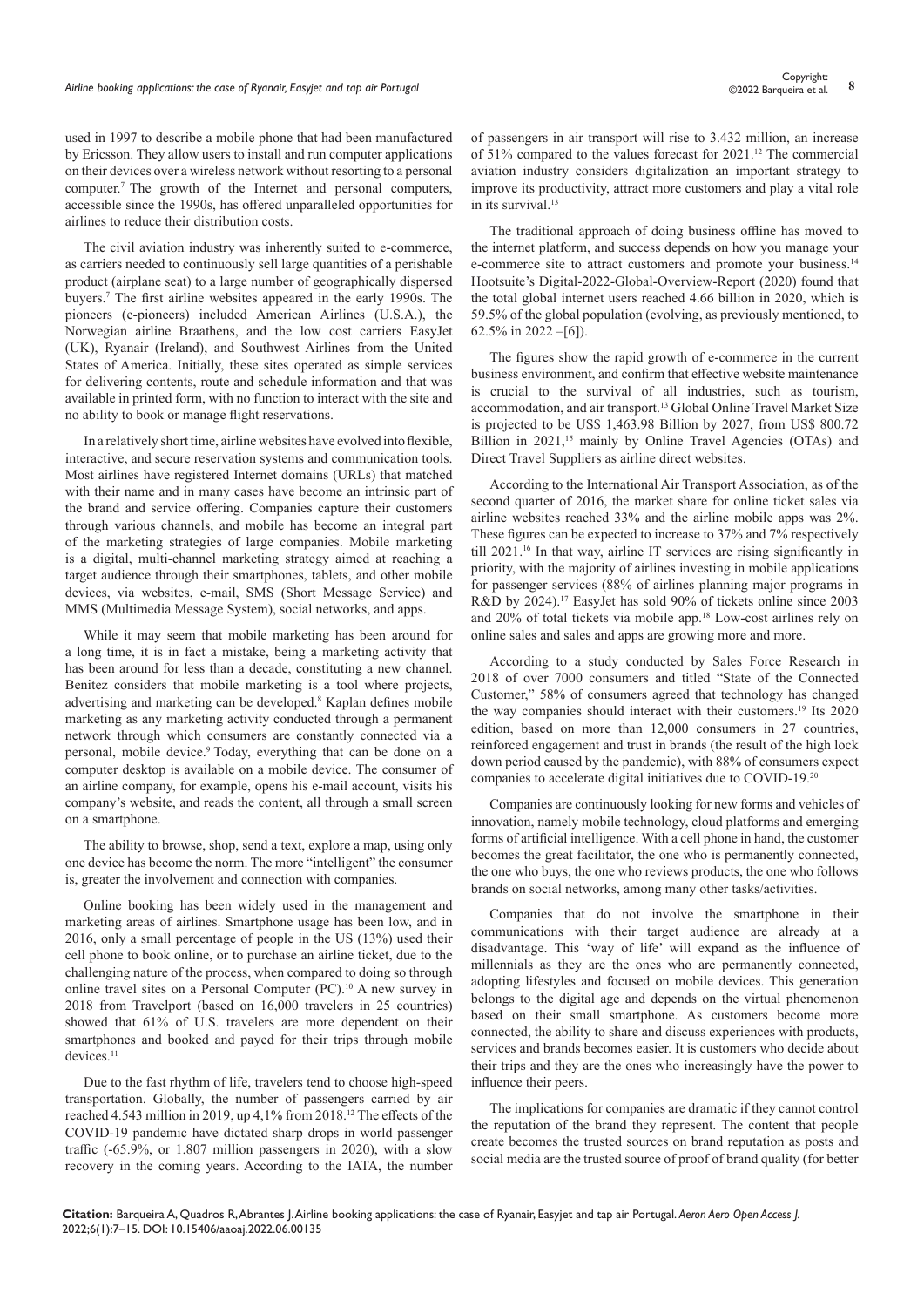or worse). As a result, companies must prove the value of the brand as a customer experience worth talking about and disseminating to others. Everything happens in real time and the expectation of interaction is increasing. Customers and companies want interactions with brands to be instantaneous, rewarding the culture of immediacy between consumers, products and services.

Mobile applications, which abbreviate is apps, are a set of mobile marketing tools and have become important in the service sector, and for this reason cannot be considered as a simple communication tool. Marketing should not be just a "fashion" tool or something that companies adopt to keep up with the competition.

The internet is an important medium, and the increase in smartphone and tablet users means a big rise for mobile marketing. Apps live with people permanently and are increasingly becoming an essential and exclusive tool for their users.

An example in the air transport sector is Amsterdam Schiphol Airport that treats mobile marketing as a great opportunity to increase the satisfaction of its passengers, also improving the image of the airport itself.21 The creation of an app has improved the experience of passengers in all areas that they enjoy at the mentioned airport. Following that, according to the World Airport Awards data in 2013, Schiphol won in that same year the award for the best airport in Europe and the third best in the world. Indeed, for 30 years, Amsterdam Airport Schiphol has won almost 200 European and global airport awards from both airline and passenger organizations, including Best Airport in Western Europe in 2020 (Skytrax), Best Airport in Europe 2012, 2013 and 2016 (Business Traveller), Best Airport in Europe 2015, 2016, 2017 and 2018 (Business Traveller UK) and so on.<sup>22</sup>

The usefulness of an application for a mobile device is not imperative to its geo localization, but, from a marketing point of view, the ability to customize and adapt the experience of the passenger who is the direct user of it. Therefore, in a digital economy, companies must create wealth by aggregating and applying knowledge.<sup>23</sup> Airlines should try to manage all their offer and resources to the potential passenger so that he can have all the necessary information in a fast way and through a smartphone. The mobile application is a marketing tool with similar characteristics as direct marketing. Bernardo and Priede even describe "mobile marketing as a new way to connect".<sup>24</sup> For other authors, direct marketing is the main means used by an organization to communicate in a direct way with current and potential customers.25

#### **Passenger behavior**

Until very recently, the concept of "mobile" meant application for mobile devices, and could be found in an App Store or on the web and accessible via URL (Uniform Resource Locator). More and more the traveler wants to experience using the app and not just search and make reservations.

A study conducted by Travelport Digital with 955 travelers in November 2017 showed that 58% of people prefer apps to research flights and that 53% prefer using those same apps to find their hotel. The same study shows that consumers want an extremely fast mobile experience and that this can only be a reality if it is through apps. This work also shows which activities people use apps for and why they prefer apps to the web. The research highlights the opportunities that brands may have when studying how to connect to the customer journey.<sup>26</sup>

In the near future the large majority of passengers will use smartphones to plan their leisure trips with travel-related apps.

Travel-related apps appear in seventh place in the category of most downloaded apps.26 According to the same 2017 Travelport Digital study:

- a) 58% of people preferred apps to search for flights;
- b) 53% of people preferred apps to find accommodation;
- 82% of travelers said they would "download" at least as many travel apps when compared to the amount run the previous year;
- d) 35% of people liked the immediacy of push notifications to keep them up to date;
- e) 90% of travel industry professionals said they were investing in mobile devices for the coming year;
- f) 60% of travel brands said they have improved or will replace their app.

The landscape on digital operates very quickly in the pretense and desire to fulfill the needs of passengers.<sup>26</sup> According to other Travelport Digital report, titled by "Mobile Travel Trends" 2018, airlines took 68 years to gain 50 million users. Super Mario Run surpassed 50 million users in just 8 days in early 2017 (an impressive fact on IOS, Apple's mobile operating system).<sup>27</sup>

Once the digital transformation has begun, one of the airlines' major objectives is to gain the attention and loyalty of their customers. The smartphone is a key device in the relationship with customers due to the "power" of apps. According to the report mentioned earlier, in 2017 the total number of app downloads was estimated at \$197 billion and in 2016 it was \$149 billion, and by 2021 it is estimated to reach \$352 billion.<sup>27</sup>

The reasons why apps are used, how often they are used, including the predisposition to use emerging technologies including voice and chat bots (software that uses artificial intelligence to mimic conversations with users on various platforms) were also studied.27 The frequency with which passengers use travel-related apps is growing as never before, in fact 64% of passengers have an app installed on their cell phone and 69% use apps on a very regular basis.<sup>27</sup>

The same study said that 36% of respondents now have two or more apps installed, which is an indication to travel and transport companies of the excellent opportunity to use apps as a marketing platform to drive engagement between customers and companies. It highlighted a growing trend in app usage and the demonstration that there is still a very large margin for this trend to continue.<sup>27</sup>

Airline and travel company brands place a strong focus on user experience by noting that the primary reason for using apps is the interest in researching and booking a trip, with the usual benefits of alerts and notifications. The results of the Travelport Digital study also revealed that app-specific functionality, such as mobile boarding passes, resulted in an optimal user experience, with speed and personal preferences playing a key role for travelers as they prefer to use a smartphone app.<sup>27</sup> Travelers increasingly prefer to use airline and travel apps for mobile devices, especially to search and book a flight, as well as to check-in and generate a mobile boarding pass.

According to Accelya, a world leader in technology products for aviation and tourism, in 2016, internet users are currently and rapidly moving from the desktop PC (Personal Computer) environment to mobile devices. Data for 2022 show that most people between the ages of 16 and 64 use smartphones to access the internet (90.7%), with 71.2% of respondents also using laptops or desktops.28 This change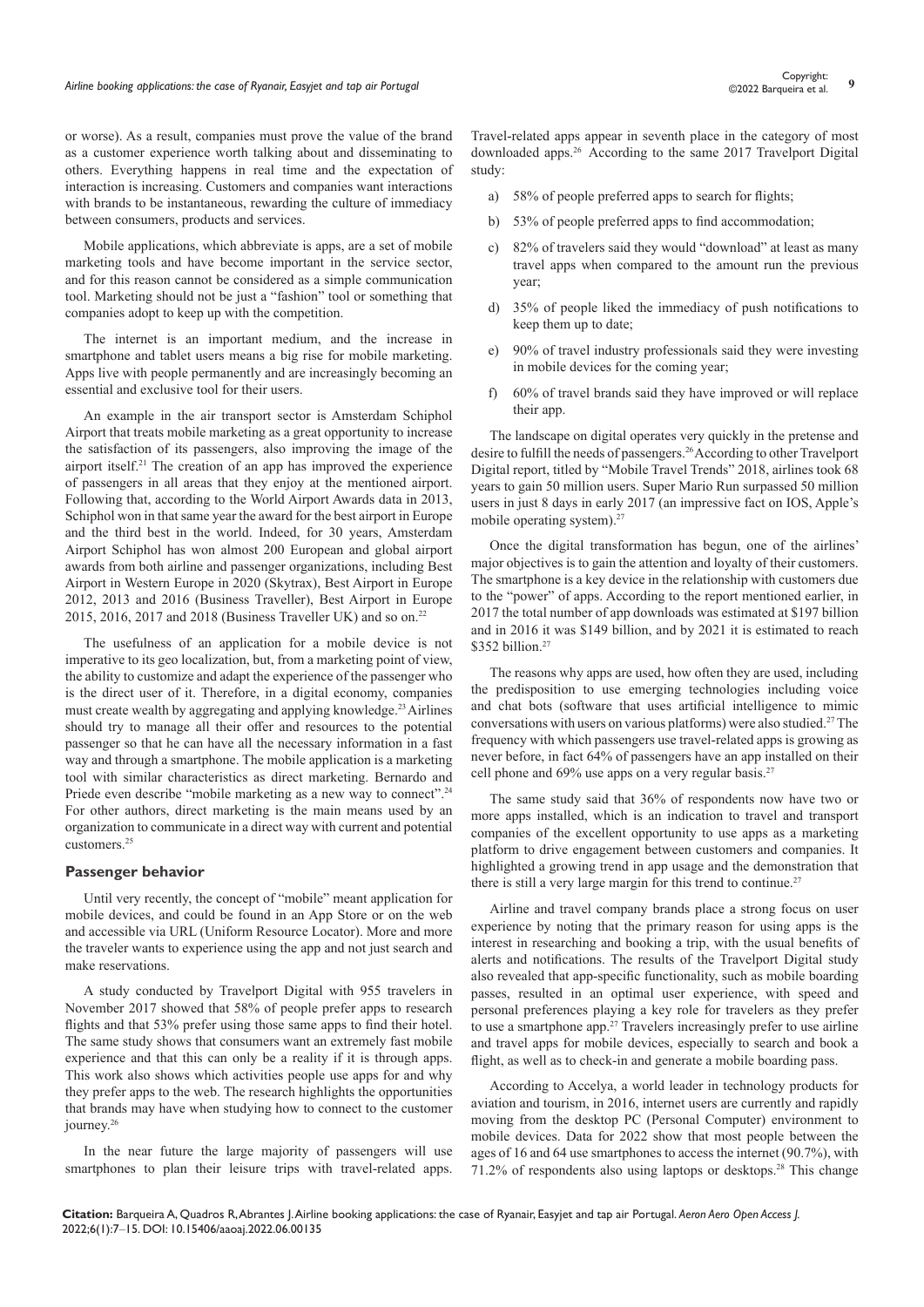affects all industries and air travel is no exception. In 2017, according to the same source, 10% of airline revenues would come from mobile channels, representing \$70 billion.<sup>28</sup>

Travelers use mobile devices for various reasons, such as researching flights and itineraries, buying tickets, managing reservations, and providing feedback on the service provided. The shift from desktop to mobile Internet access offers airlines the potential to generate huge revenue gains and valuable margins. Airlines will need to apply their marketing strategies to mobile applications in order to improve the passenger experience, thereby generating additional revenue to the available aircraft seats.

Several airlines are leading the way in mobile marketing. According to the Future Travel Experience website, KLM has has a partnership with Schiphol Airport to install 2000 beacons (a Bluetooth-based signal transmitter, with the smartphone merely a receiver) to help direct passengers to boarding gates and keep them informed about flight details. KLM customers can also use the app to select seats, check in or purchase additional services, such as increased baggage allowance.<sup>29</sup>

According to Accelya (2019), Virgin Atlantic and British Airways, meanwhile, are two of the biggest leaders in mobile marketing at Heathrow Airport. Both use beacons to connect with passengers from the moment they arrive at the airport and to receive offers from partners and/or to provide updates and important information. Emirates is another leading airline with a website that redirects users to a page optimized for mobile devices when customers connect via smartphone. Passengers can use the app to order a meal, arrange transportation, and to get information about dedicated departure lounges for premium customers.<sup>28</sup>

The more users adopt mobile devices, the more the airlines will engage with potential passengers by taking advantage of the new mobile environment. Wireless applications are likely to continue to evolve and drive innovative and powerful features. The development of 3/4/5G connectivity, enhanced speed, geographic coverage and bandwidth guess that it is vital that airports and telecom companies invest in fixed infrastructure on the ground to facilitate mobile activity and airlines develop strategies that allow them to capitalize on the benefits of mobile commerce in an increasingly digital marketplace.<sup>30</sup>

### **Material and methods**

Eyisi defines the research design as a conceptual framework where research is conducted and establishes a basis for collect, measuring, and analyzing data.<sup>31</sup>

This study used a quantitative research methodology based on the development of a questionnaire that allowed to obtain the response of several variables that were defined in order to provide a more complete understanding of the research topic. The study focused on the main airlines operating in Portugal. On the one hand, the Portuguese airline TAP Air Portugal as a Full Service Carrier. On the other hand, by choosing the main low cost airlines, such as Ryanair (ULCC) and EasyJet (LCC).

The target group of the questionnaire had the common characteristic of being active users of smartphones and mobile applications in their daily lives, showing interest in technological innovations. The study used probability sampling techniques, in particular simple random sampling. The advantage of simple random sampling is that it creates highly representative samples of the population, decreasing the possibility of biased responses. The questionnaire was made available on line using the google forms tool (see appendix) and responses were obtained between January and May of 2019.

The data collected from the questionnaire responses were validated and imported into SPSS software (version 27) to perform statistical analysis. Data analysis was performed using different methodologies - univariate and bivariate. The univariate analysis was based on obtaining frequencies and percentages related to single variables addressed in the questionnaire and the bivariate analysis consisted of using the Chi-square hypothesis test which helped to establish possible relationships between different variables under study. The test statistic used in the Chi-square test is given by the formula presented in equation 1 below.

$$
\chi^2 = \sum \frac{\left(Observed\ value - Expected\ value\right)^2}{Expected\ value} \tag{1}
$$

The result of the Chi-square test is obtained from the observed value of the test statistic and the respective calculation of the p-value, allowing accepting or rejecting the hypothesis  $H_0$  considering a significance level of 5%. The participants of questionnaire were informed about the details of the study, the confidentiality and privacy of their answers.

#### **Results**

This chapter presents the most relevant results obtained as well as their interpretation after the statistical analysis performed in SPSS.

#### **Univariate analysis**

The presented study involved 184 individuals who habitually use smartphones and other mobile utilities. Table 1 presents results regarding the demographic characteristics of the study participants. Results in Table 1 show that more than half of the participants (63%) were male, and only 37% were female. The majority of participants were aged 36–50 years (39.7%), and the "less 18" and "66 or more" age groups contained the fewest participants (1.1% each). 60.3% of participants are employed, 23.4% are students and 12.5% selfemployed.

#### **Table 1** Demographic data of participants

|               | Frequency      | Percentage (%)   |
|---------------|----------------|------------------|
| Gender        |                |                  |
| Male          | 116            | 63               |
| Female        | 68             | 37               |
| Age Group     |                |                  |
| less 18       | $\overline{2}$ | $\overline{1}$ . |
| $18-25$       | 53             | 28.8             |
| $26 - 35$     | 29             | 15.8             |
| 36-50         | 73             | 39.7             |
| $51 - 65$     | 25             | 13.6             |
| 66 or more    | $\overline{2}$ | $\overline{1}$ . |
| Occupation    |                |                  |
| Student       | 43             | 23.4             |
| Self-employed | 23             | 12.5             |
| Employed      | $\mathbf{H}$   | 60.3             |
| Unemployed    | 3              | 1.6              |
| Retired       | 4              | 2.2              |

Source: Survey (2019)

**Citation:** Barqueira A, Quadros R, Abrantes J. Airline booking applications: the case of Ryanair, Easyjet and tap air Portugal. *Aeron Aero Open Access J.* 2022;6(1):7‒15. DOI: [10.15406/aaoaj.2022.06.00135](https://doi.org/10.15406/aaoaj.2022.06.00135)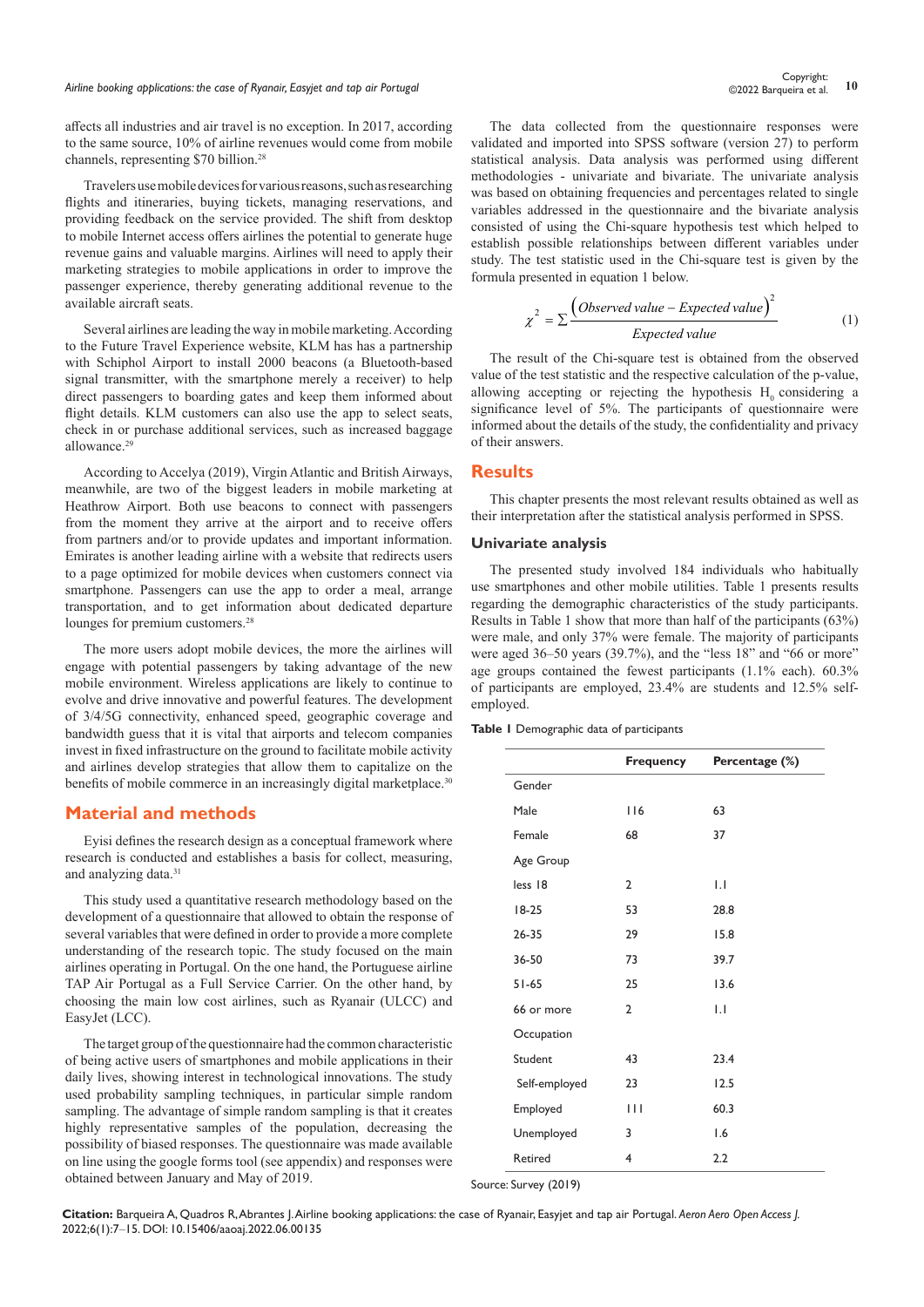# *Airline booking applications: the case of Ryanair, Easyjet and tap air Portugal* **<sup>11</sup>** Copyright:

The analysis of question 4 of the questionnaire ("Is your phone a smartphone?") showed that 92.9% of respondents used a smartphone. As smartphones are devices that allow the installation of applications, it is important to inquire about those that people use when looking to book their travel. Figure 1 shows that airline applications and online booking applications are the most preferred by the participants.



**Figure 1** Analysis regarding the type of travel applications. Source: Survey (2019).

When using applications or other tools to make a reservation, it is important to evaluate the type of devices that are necessary to initiate the user experience in the internet space. For this purpose and as a summary of the answers in this questionnaire (Table 2), the computer continues to be the preferred tool to make a reservation (37%). Smartphones, through applications, appear as the second most voted. The use of tablets is very marginal.

| Table 2 Analysis regarding the type of device to make a reservation |  |  |
|---------------------------------------------------------------------|--|--|
|---------------------------------------------------------------------|--|--|

|                                       | <b>Frequency</b> | Percentage (%) |
|---------------------------------------|------------------|----------------|
| Smartphone                            | 47               | 25.5           |
| Computer                              | 68               | 37             |
| <b>Tablet</b>                         | 7                | 3.8            |
| Smartphone e Computer                 | 41               | 22.3           |
| Computer and Tablet                   | 3                | 1.6            |
| Smartphone and Tablet                 |                  | 0.5            |
| Smartphone and Computer<br>and Tablet | 9                | 4.9            |
| Other option                          | 8                | 4.3            |

Source: Survey (2019)

Another relevant aspect is to analyze how low-cost airlines (Easyjet and Ryanair) and the so-called flag carriers, in this case TAP, communicate with their current and potential customers through mobile devices. Customer's perception of the use of these devices may also be reflected in their trust in the mentioned companies. When asked which brand each respondent trusts the most, the answer regarding the TAP brand stands out with 77% (Figure 2).

The frequency with which you travel also requires that communication should be more effective because it can create greater brand loyalty, whether it´s for the way it is informed about the price or for any other reason. It was possible to verify through question 8 that 77 of the participants travel only "once a year", corresponding to 41.8%, while "Four or more times a year" corresponds to the answer given by 40 participants, (21.7%). Turning to the function, and when asked about the existence of a mobile application that allows improving the relationship with the airline that developed it (question 13), the 70% response in agreement is quite illustrative. The 26.6% regarding irrelevance may be related to the non-use of applications in favor of the use of the personal computer.



**Figure 2** Analysis regarding the preference of the brand.

Source: Survey (2019).

Regarding the use of apps in the choice of services considered important in the experience of a potential passenger, 24.7% use the app to check flights, 24.5% to perform check-in, and thirdly, the act of booking corresponds to 21.6% of respondents. According to Table 3, the use of apps is not for exclusive use, booking for example, but to use in a set of services as shown in the table below.

**Table 3** Type of services you look for when using a smartphone application

|                | <b>Frequency</b> | Percentage (%) |
|----------------|------------------|----------------|
| Check in       | 127              | 24.5           |
| Select seats   | 89               | 17.2           |
| <b>Booking</b> | 112              | 21.6           |
| Only explore   | 46               | 8.9            |
| Check flights  | 128              | 24.7           |
| Others         | 16               | 3.1            |

### **Bivariate analysis**

It is often necessary to measure the degree of relationship between two or more variables. Finding out precisely how much one variable interferes with another involves using methodologies that evaluate the association between them.

To evaluate the association between the two variables represented in Figure 3, the chi-square test was performed and a p-value of 0.021 (<0.05) was obtained, so the null hypothesis should be reject and conclude that the frequency of travel has a significant effect on the use of travel apps. In the analysis of Figure 3 it is observed that those who travel less frequently use the airline apps less. As the frequency of travel increases, so does the use of airline apps.



**Figure 3** Frequency of travels and Type of travel applications. Source: Survey (2019).

**Citation:** Barqueira A, Quadros R, Abrantes J. Airline booking applications: the case of Ryanair, Easyjet and tap air Portugal. *Aeron Aero Open Access J.* 2022;6(1):7‒15. DOI: [10.15406/aaoaj.2022.06.00135](https://doi.org/10.15406/aaoaj.2022.06.00135)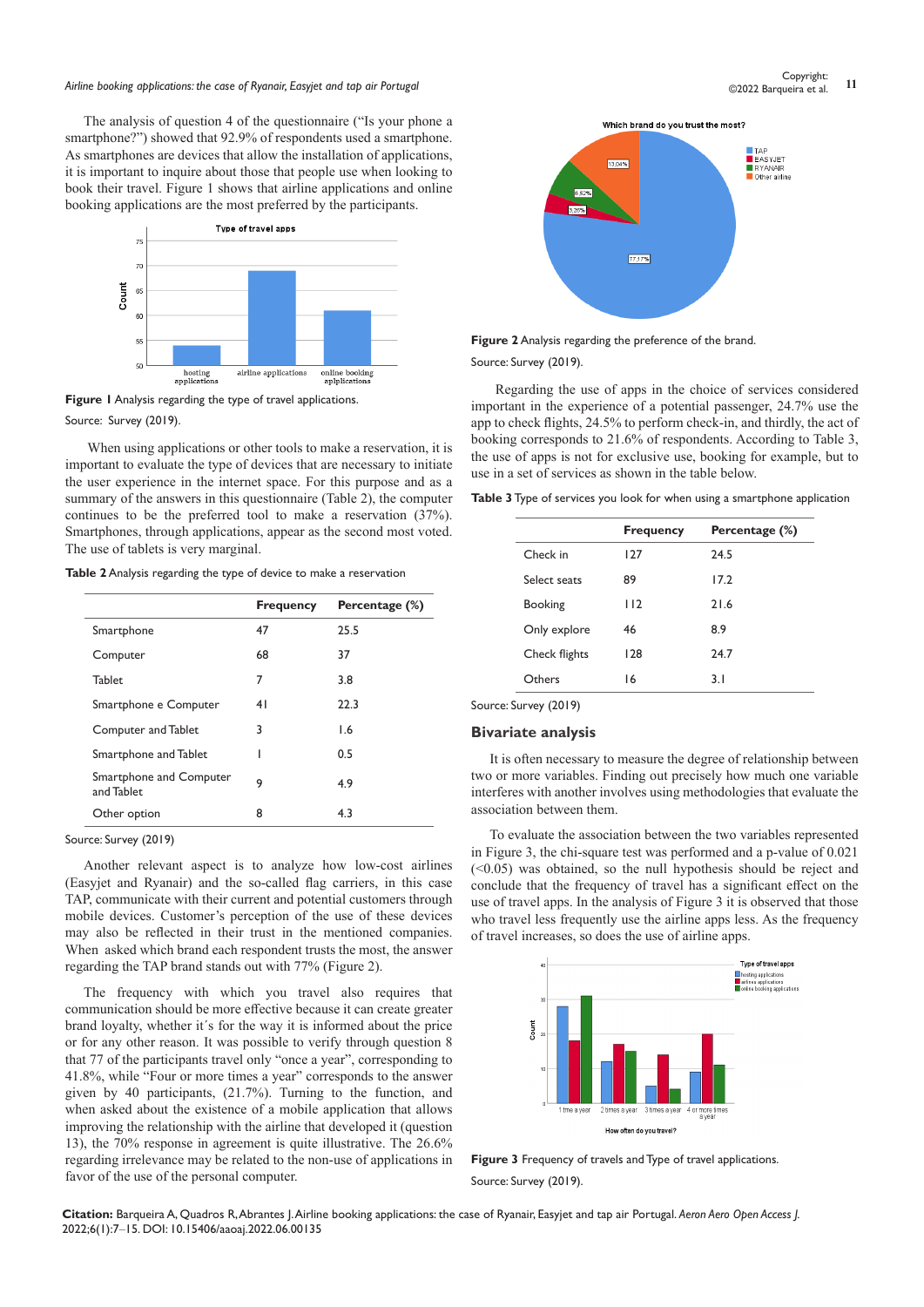# *Airline booking applications: the case of Ryanair, Easyjet and tap air Portugal* **<sup>12</sup>** Copyright:

The analysis of other results obtained also shows that for those who travel once a year, which corresponds to 41.8% of the respondents, 15.2% use hosting apps, 16.8% use online apps, and 9.8% airline apps. Those who travel four or more times a year (21.7% of the selected respondents), half of them (10.9%) use airline apps. The analysis of Table 4 indicates that the age group between 36 and 50 years old is the one that most uses the apps (40.9%), particularly when checking in, booking and consulting the desired flights. The age group between 18 and 25 is the second one with 27.8%, with particular emphasis on check-in and seat reservation.

#### **Table 4** Age Group and Need of services

|            | <b>Need of services</b> |                               |                |              |                        |       |              |
|------------|-------------------------|-------------------------------|----------------|--------------|------------------------|-------|--------------|
| Age group  | Check in                | <b>Making airplanes seats</b> | <b>Booking</b> | Only explore | <b>Consult flights</b> | Other | <b>Total</b> |
| Less 18    | 0.00%                   | 0.00%                         | 0.60%          | 0.00%        | 0.60%                  | 0.00% | 0.60%        |
| $18-25$    | 23.30%                  | 17.00%                        | 21.60%         | 6.30%        | 22.20%                 | 1.10% | 27.80%       |
| 26-35      | 11.40%                  | 10.80%                        | 10.80%         | 5.70%        | 13.60%                 | 1.70% | 15.90%       |
| 36-50      | 29.00%                  | 17.00%                        | 22.20%         | 10.20%       | 27.30%                 | 3.40% | 40.90%       |
| $51 - 65$  | 8.50%                   | 5.70%                         | 8.50%          | 3.40%        | 9.10%                  | 2.30% | 13.60%       |
| 66 or more | 0.00%                   | 0.00%                         | 0.00%          | 0.60%        | 0.00%                  | 0.60% | 1.10%        |
| Total      | 72.20%                  | 50.60%                        | 63.60%         | 26.10%       | 72.70%                 | 9.10% | 100.00%      |

Source: Survey (2019)

The analysis of the results allowed to observe that two of the age groups considered in the questionnaire included few participants ("less than 18 years old" and "66 or more"). Thus, a new variable was defined, which we called "Age". This variable had three categories, "less or equal to  $25$ ", " $26 - 50$ " and "more than  $50$ " and was used to obtain the graph in Figure 4. In order to evaluate the association between the two variables under study in Figure 4, the chi-square test was performed and a p-value of  $0.061$  ( $> 0.05$ ) was obtained, so the null hypothesis should be accept and conclude that age does not have a significant effect on the use of travel applications.



**Figure 4** Age (based on 3 new age groups) and type of travel applications. Source: Survey (2019).

According to Table 5 and in relation to the companies under study, when the word "trust" is pronounced in the air transport industry,

**Table 5** Airline you trust the most and the need for services

the TAP brand is always associated in a very positive way. The total value of 76.7% is very significant, namely in the use of check-in applications (54%), flight reservation (46%) and flight consultation (53.4%). Obviously, trust in the brand influences the services to be used.

Focusing mainly on the airline applications, the analysis of Figure 5 allows observing that 46 participants say that TAP has an attractive and useful app (33% of participants that use airline apps). The answer "No" represents only 6 answers (4%), and the question of not using the app to book a certain flight has a significant value of 10.1%. As for the opinion about Easyjet's app, 26 agreed that it is useful (18.8% of participants that use airline apps). A significant figure of 9.4% is also observed for participants who do not use Easyjet's app to book flights. Also noteworthy is the 19.6% of those who do not use the low-cost carrier. About Ryanair, dubbed the ULCC, 30 of respondents assessed its app as useful and sufficiently "attractive" (21.7% of participants that use airlines apps). Not using the app to book flights contributes 8% of the choices and 17% do not use Ryanair.

Based on the results previously presented, a new scenario was studied which consisted in removing from the sample the participants who reported that they did not use the services of the airlines under study and the objective was to evaluate, for the airline users, if distinct behaviors were observed in the three airlines regarding the association between the usefulness/attractiveness of the apps and the types of apps used in each company.

|              |                          | <b>Need of services</b> |                       |                |              |                        |       |              |
|--------------|--------------------------|-------------------------|-----------------------|----------------|--------------|------------------------|-------|--------------|
|              |                          | Check in                | Making airplane seats | <b>Booking</b> | Only explore | <b>Consult flights</b> | Other | <b>Total</b> |
|              | <b>TAP</b>               | 54.00%                  | 35.20%                | 46.00%         | 19.90%       | 53.40%                 | 8.00% | 76.70%       |
| Airline      | <b>EASYJET</b>           | 2.80%                   | 2.80%                 | 2.80%          | 1.10%        | 2.80%                  | 0.00% | 3.40%        |
| you<br>trust | <b>RYANAIR</b>           | 4.50%                   | 4.00%                 | 5.10%          | 1.10%        | 4.50%                  | 0.60% | 6.80%        |
| the<br>most  | Other Airline<br>Company | 10.80%                  | 8.50%                 | 9.70%          | 4.00%        | 11.90%                 | 0.60% | 13.10%       |
| Total        |                          | 72.20%                  | 50.60%                | 63.60%         | 26.10%       | 72.70%                 | 9.10% | 100.00%      |

Source: Survey (2019)

**Citation:** Barqueira A, Quadros R, Abrantes J. Airline booking applications: the case of Ryanair, Easyjet and tap air Portugal. *Aeron Aero Open Access J.* 2022;6(1):7‒15. DOI: [10.15406/aaoaj.2022.06.00135](https://doi.org/10.15406/aaoaj.2022.06.00135)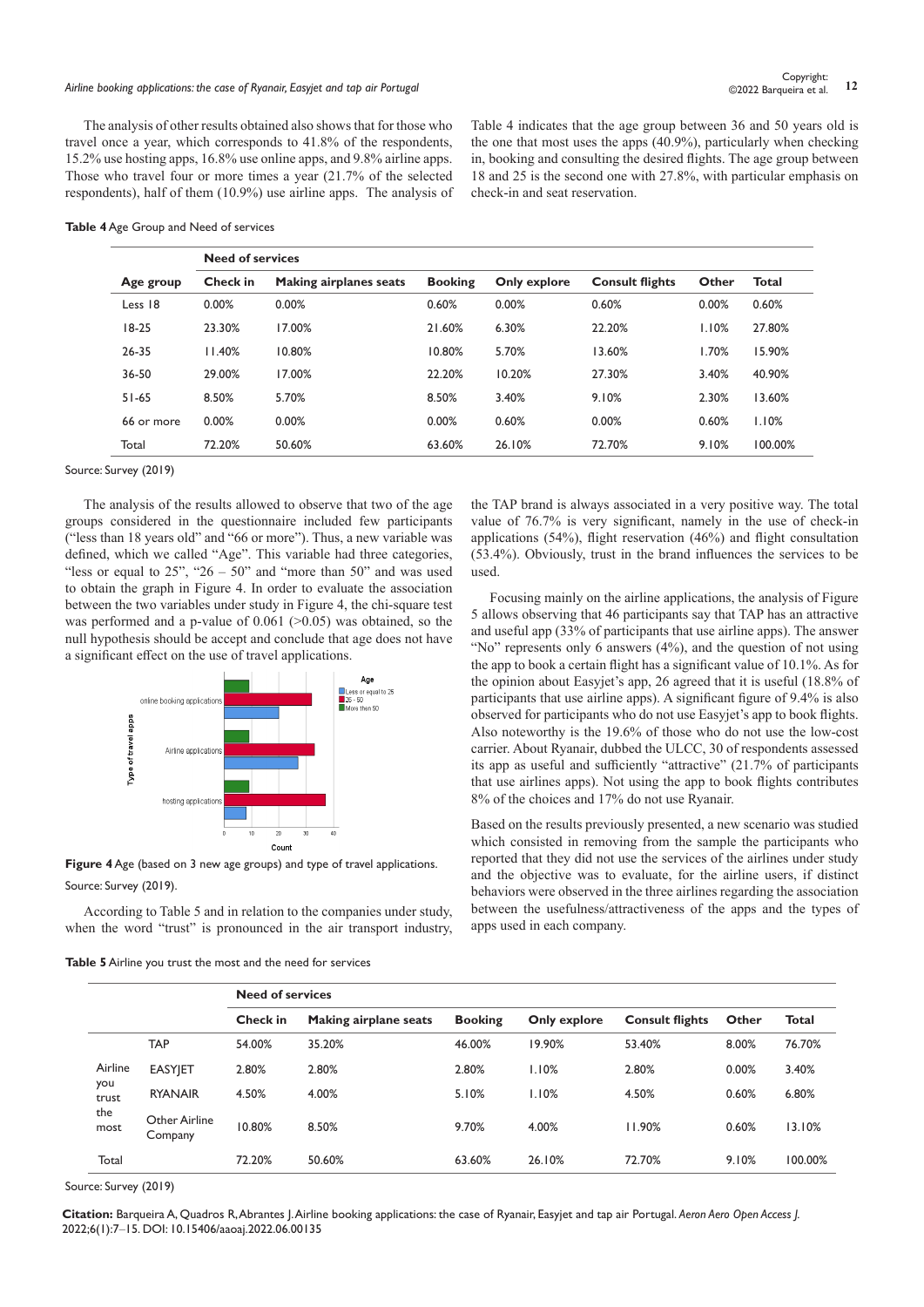

**Figure 5** Usefulness and attractiveness of the application in each airline and the type of applications used.

Source: Survey (2019).

Table 6 was followed by the chi-square test with a p-value of 0.00  $( $0.05$ ). In this case, the null hypothesis should be reject and conclude$ that, depending on the type of application used for TAP, a different effect is observed in the evaluation of its usefulness/attractiveness (Table 6).

**Table 6** Attractiveness/utility of the TAP airline application and the type of travel applications

|                                           |                                      | Type of travel apps            |                                |                                   |
|-------------------------------------------|--------------------------------------|--------------------------------|--------------------------------|-----------------------------------|
|                                           |                                      | <b>Hosting</b><br>applications | <b>Airline</b><br>applications | Online<br>booking<br>applications |
|                                           | Yes                                  | 17.30%                         | 56.80%                         | 25.90%                            |
| Is TAP's                                  | No                                   | 12.50%                         | 75.00%                         | 12.50%                            |
| applications<br>attractive<br>and useful? | I don't<br>use the<br>app to<br>book | 45.10%                         | 19.70%                         | 35.20%                            |
|                                           |                                      |                                |                                |                                   |

Source: Survey (2019)

In order to evaluate the association between the two variables under study in Table 7, the Chi-square test was also performed, obtaining a p-value of  $0.001$  (<0.05), from which the null hypothesis must be reject and conclude that the type of application used by Easyjet has a different effect on the evaluation of its usefulness/attractiveness (Table 7).

Finally, the analysis of Table 6 was also accompanied by the Chisquare test, with a p-value of  $0.001$  ( $0.05$ ). In this case, the null hypothesis must be reject and conclude that, depending on the type of Ryanair application used, there is a different effect on the assessment of its usefulness/attractiveness (Table 8).

**Table 7** Attractiveness/utility of the Easyjet airline application and the type of travel applications

|                                           |                                      | Type of travel apps            |                                |                                   |
|-------------------------------------------|--------------------------------------|--------------------------------|--------------------------------|-----------------------------------|
|                                           |                                      | <b>Hosting</b><br>applications | <b>Airline</b><br>applications | Online<br>booking<br>applications |
|                                           | Yes                                  | 20.80%                         | 54.20%                         | 25.00%                            |
| Is Easyjet                                | No                                   | 37.50%                         | 37.50%                         | 25.00%                            |
| applications<br>attractive<br>and useful? | I don't<br>use the<br>app to<br>book | 45.90%                         | 17.60%                         | 36.50%                            |

Source: Survey (2019)

**Table 8** Attractiveness/utility of the Ryanair airline application and the types of travel applications

|                                           |                                      | Type of travel apps     |                                       |        |  |
|-------------------------------------------|--------------------------------------|-------------------------|---------------------------------------|--------|--|
|                                           |                                      | Hosting<br>applications | <b>Online booking</b><br>applications |        |  |
|                                           | Yes                                  | 20.00%                  | 50.00%                                | 30.00% |  |
| Is Ryanair's                              | Nο                                   | 40.00%                  | 40.00%                                | 20.00% |  |
| applications<br>attractive<br>and useful? | I don't<br>use the<br>app to<br>book | 42.90%                  | 15.70%                                | 41.40% |  |

Source: Survey (2019)

Although there are reasons to state that in the different types of mobile applications made available in each airline under study there are significant differences in the evaluation of their usefulness/ attractiveness and it is curious to observe that the type of differences found are similar in the different airlines. This fact may suggest that the applications used in the different airlines do not present many differences between them.

# **Conclusion**

The key factors contributing to the massive growth of mobile applications are:

- a) The convenience of the applications ("download" and immediate use);
- b) Use of the smartphone as a must-have and almost irreplaceable object of people daily lives.

These two factors drive the growth of mobile applications and consequent utilization. Users enjoy the convenience and simplicity of mobile apps. Most smartphone owners keep their devices close at hand, allowing them to perform a quick search for the application they

**Citation:** Barqueira A, Quadros R, Abrantes J. Airline booking applications: the case of Ryanair, Easyjet and tap air Portugal. *Aeron Aero Open Access J.* 2022;6(1):7‒15. DOI: [10.15406/aaoaj.2022.06.00135](https://doi.org/10.15406/aaoaj.2022.06.00135)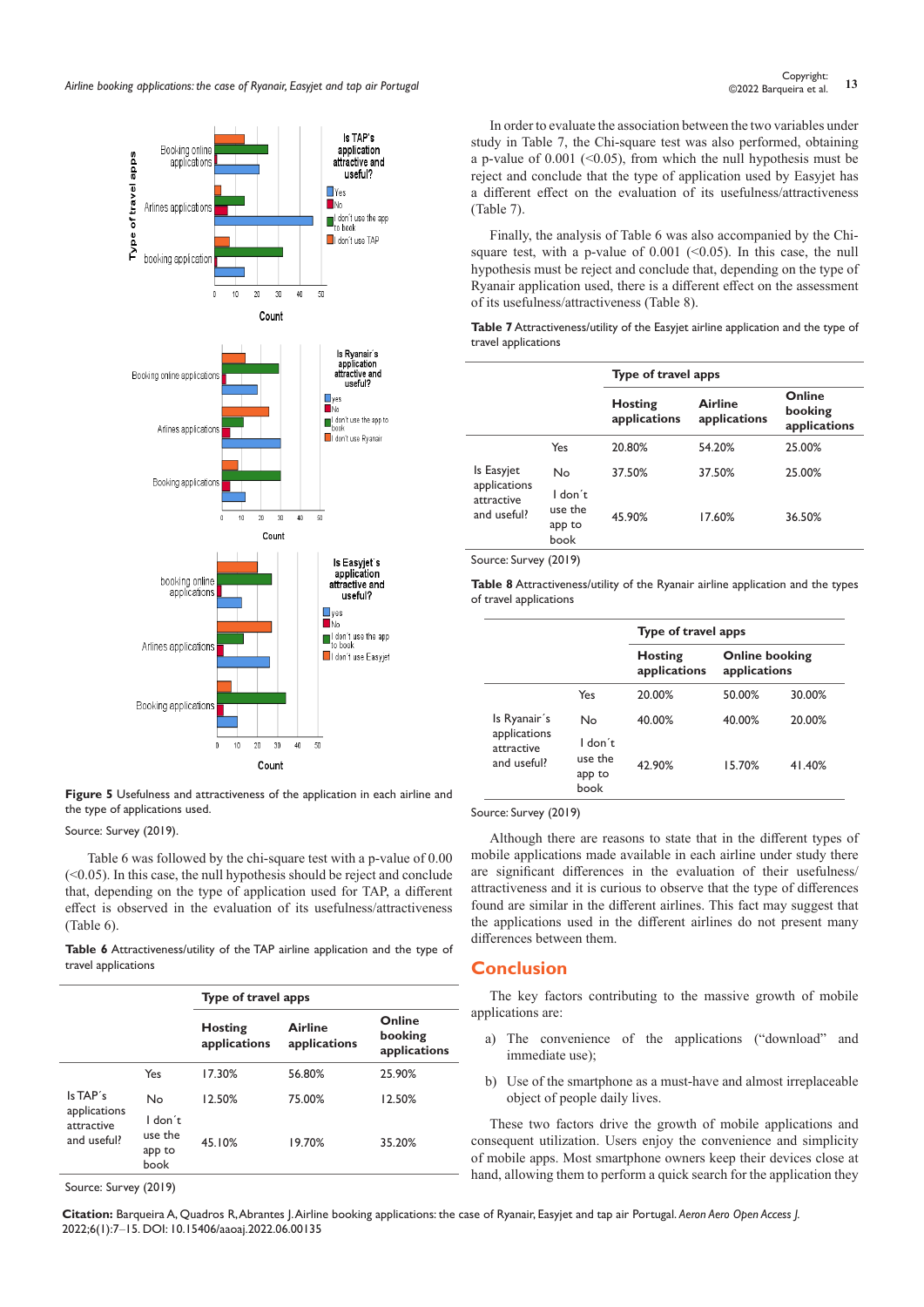need. It is easy to find the application, "download" it and install it on the smartphone. Phones are always at fingertips, unlike a computer, which is probably why the use of apps has started to increase significantly and sustainably as a priority focus for airlines.

Theoretically, this study allows to answer the question about the importance that smartphone applications have in today's society and the use that companies can subtract from it. Despite the visible trend, the research carried out showed that a large part of people use computers to experience all the services associated with travel (37%). The tablet, and according to the study developed, is definitely not a choice given the low usage (3.8%). The large majority of people already use smartphones and have more and more knowledge about the usefulness and variety of existing mobile applications. Of the chosen population, 92.9% use smartphones.

According to this study, and with regard to the type of apps used, airline apps are the more popular (37.5% of participants). Those who travel less frequently use airline apps less often. Increasing the frequency of travel also increases the use of airline apps. The survey results show that flight check, check-in and flight booking are the services most requested by consumers with 24.7%, 24,5% and 21.6% respectively. When assessing preferences regarding its function versus its ability to attract customers, TAP's application, collects 33% of the preferences, while Easyjet and Ryanair have the preference of respondents at 18.8% and 21.7%, respectively.

### **Acknowledgments**

None.

# **Conflicts of interest**

Authors declare that there is no conflict of interest regarding the publication of this paper.

## **Appendix**

Questionnaire

**Q1.** Gender

**1**. Male **2**. Female

**Q2.** Age bracket

**1**. less 18 **2.** 18 - 25 **3**. 26 - 35 **4.** 36 - 50 **5.** 51 - 60 **6.** 61 - 65 **7.** 66 or more

**Q3.** Ocuppation

**1.** Student **2.** Self Employed **3.** Employed **4.** Unemployed 5. Retired

**Q4.** Is your phone a Smartphone ?

**1.** Yes **2.** No

**Q5.** What travel apps do you have on your phone ?

**1.** hosting applications **2.** Airline applications **3.** Online booking applications

**Q6.** When you want to make a reservation, which device do you use ?

**1.** Smartphone **2.** Computer **3.** Tablet **4.** Other option

**Q7.** Which brand do you trust most ?

**1.** TAP **2.** EasyJet **3.** Ryanair **4.** Other airline

**Q8.** How often do you travel ?

**1.** 1 once a year **2.** 2 times per year **3.** 3 times per year **4.** 4 or more times per year

**Q9.** Do you find the TAP mobile application attractive and useful ?

**1.** Yes **2.** No **3.** I do not use the application to book **4.** I do not use TAP

**Q10.** Do you find the Easyjet mobile application attractive and useful ?

**1.** Yes **2.** No **3.** I do not use the application to book **4.** I do not use Easyjet

**Q11.** Do you find the Ryanair mobile application attractive and useful ?

**1.** Yes **2.** No **3.** I do not use the application to book **4.** I do not use Ryanair

**Q12.** The effective operation of a mobile phone application would improve my «relationship» with the airline

**1.** True **2.** False **3.** Irrelevant

**Q13.** The appearance of the mobile application, when attractive, enhances my experience with the airline.

(1 - Improves very little, 5 - Improves a lot).

**1 2 3 4 5**

**Q14.** What services do you need when using a smartphone app?

**1.** Search for a flight **2.** Mark my seat **3.** Check in **4.** Shopping on board **5.** None of the options.

#### **References**

- 1. Lubbe B, Louw L. The perceived value of mobile devices to passengers across the airline travel activity chain. *Journal of Air Trasnport Management*. 2010;16(1):12-15.
- 2. [Bilgihan A, Nejad M. Innovation in hospitality and tourism industries.](https://www.emerald.com/insight/content/doi/10.1108/JHTT-08-2015-0033/full/html)  *[Journal of hospitality and Tourism Technology.](https://www.emerald.com/insight/content/doi/10.1108/JHTT-08-2015-0033/full/html)* 2015;6(3).
- 3. [Mohd Suki N. Flight ticket booking app on mobile devices: Examining](https://www.sciencedirect.com/science/article/abs/pii/S0969699717300388)  [the determinants of individual intention to use.](https://www.sciencedirect.com/science/article/abs/pii/S0969699717300388) *Journal of Air Transport Management*[. 2017;62:146‒154.](https://www.sciencedirect.com/science/article/abs/pii/S0969699717300388)
- 4. [Dieck MCT, Fountoulaki P, Jung TH. Tourism distribution channels in](https://www.emerald.com/insight/content/doi/10.1108/IJCHM-12-2016-0649/full/html)  European island destinations. *[International Journal of Contemporary](https://www.emerald.com/insight/content/doi/10.1108/IJCHM-12-2016-0649/full/html)  [Hospitality Management.](https://www.emerald.com/insight/content/doi/10.1108/IJCHM-12-2016-0649/full/html)* 2018;30(1):326‒342.
- 5. [https://www.statista.com/statistics/203734/global-smartphone](https://www.statista.com/statistics/203734/global-smartphone-penetration-per-capita-since-2005/)[penetration-per-capita-since-2005/](https://www.statista.com/statistics/203734/global-smartphone-penetration-per-capita-since-2005/)
- 6. <https://datareportal.com/reports/digital-2022-global-overview-report>
- 7. [Budd L, Vorley T. Airlines, apps, and business travel: A critical](https://www.infona.pl/resource/bwmeta1.element.elsevier-0a0d8936-84fc-3d33-adae-65b94a7e1766)  examination. *[Research in Transportation Business Management](https://www.infona.pl/resource/bwmeta1.element.elsevier-0a0d8936-84fc-3d33-adae-65b94a7e1766)*. [2013;9:41‒49.](https://www.infona.pl/resource/bwmeta1.element.elsevier-0a0d8936-84fc-3d33-adae-65b94a7e1766)
- 8. [Benitez L. The effects of mobile applications as a marketing tool in airport](https://www.inderscienceonline.com/doi/abs/10.1504/IJLTM.2015.072118)  infrastructure in International. *[Journal of Leisure and Tourism Marketing.](https://www.inderscienceonline.com/doi/abs/10.1504/IJLTM.2015.072118)*  [2015;4\(3/4\):222.](https://www.inderscienceonline.com/doi/abs/10.1504/IJLTM.2015.072118)
- 9. [Kaplan A. If you love something, let it go mobile: Mobile marketing and](https://www.sciencedirect.com/science/article/abs/pii/S0007681311001558)  mobile social media 4x4. *[Elsevier Business Horizons](https://www.sciencedirect.com/science/article/abs/pii/S0007681311001558)*. 2012;55(2):129-139.
- 10. [Hashim NAAN, Bakar NA, Remeli MR, et al. Travel Mobile Technology](https://iopscience.iop.org/article/10.1088/1757-899X/993/1/012095)  [Applications and Domestic Tourist Behavior: Analyzing the Reliability](https://iopscience.iop.org/article/10.1088/1757-899X/993/1/012095)  and Validity of Instruments. *[IOP Conference Series: Materials Science](https://iopscience.iop.org/article/10.1088/1757-899X/993/1/012095)  and Engineering*[. 2020;993\(1\):012095.](https://iopscience.iop.org/article/10.1088/1757-899X/993/1/012095)